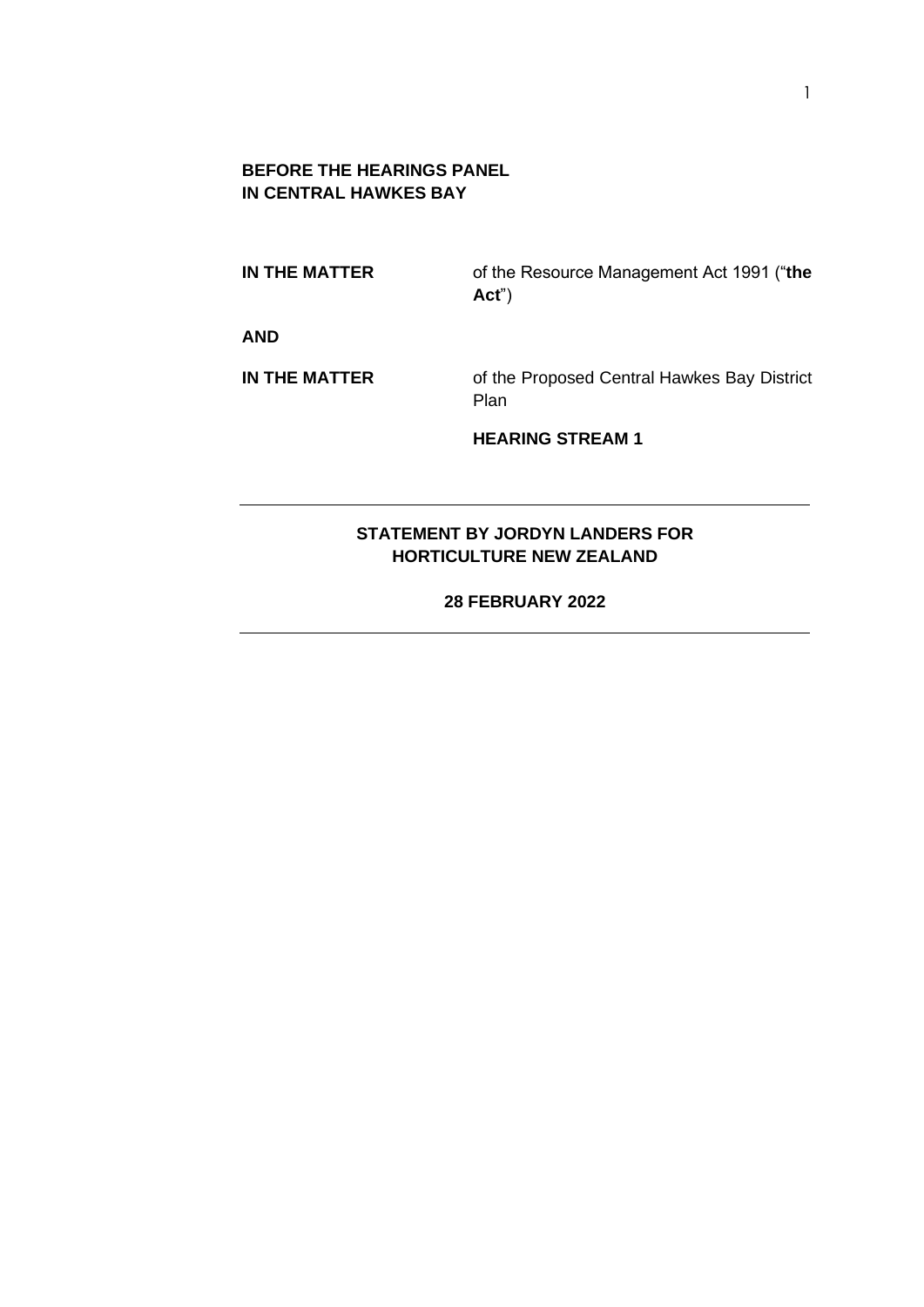### **SUMMARY**

1. This statement addresses Horticulture New Zealand's submission points relating to Hearing 1 on the Proposed Central Hawke's Bay District Plan. Specifically, that statement provides commentary and context to the biosecurity response provision sought in HortNZ's submission on the ECO - Ecosystems and Indigenous Biodiversity chapter.

### **QUALIFICATIONS AND EXPERIENCE**

- 2. My full name is Jordyn Maree Landers. I am an Environmental Policy Advisor at Horticulture New Zealand (HortNZ). In this role I am involved with regional and district planning processes in regions where fruit and vegetables are grown commercially. I have been in this role since August 2019.
- 3. I hold a Master of Planning and a Bachelor of Science from the University of Otago. I am an intermediate member of the New Zealand Planning Institute (NZPI). I have five years planning experience. Prior to my current role, I was employed as an Environmental Planner at GHD.
- 4. While I am a qualified Planner and member of NZPI, I am not submitting this statement in the capacity of an expert planner to this hearing panel. My role is HortNZ's representative.

### **SCOPE OF EVIDENCE**

- 5. HortNZ made submissions (and further submissions) on the following topics that are being addressed in Hearing 1:
	- a) Natural Features and Landscapes: S81.074, S81.075, S81.076 and FS17.48, FS17.49.
	- b) Ecosystems and Indigenous Biodiversity S81.010, S81.017, S81.031, S81.072, S81.073, and FS17.6, FS17.11, FS17.43.
	- c) Open Space and Recreation: S81.077.
- 6. HortNZ is not calling evidence relating to its submissions on the Natural Features and Landscapes or Open Space and Recreation chapters.
- 7. This statement focuses on HortNZ's interests in respect of the Ecosystems and Indigenous Biodiversity chapter – particularly around provisions sought in respect of a biosecurity incursion.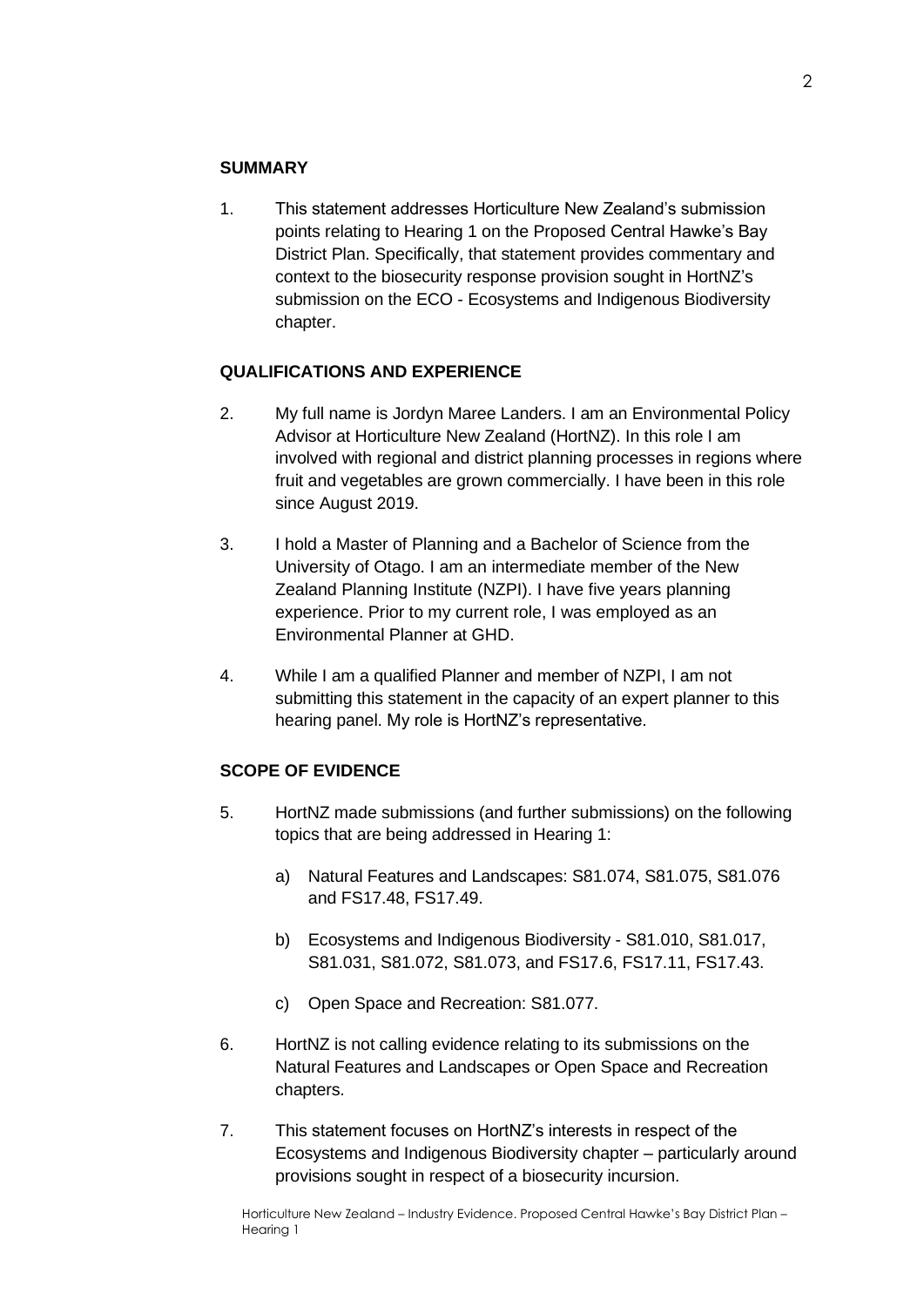### **BACKGROUND TO HORTNZ AND ITS RMA INVOLVEMENT**

- 8. HortNZ is the industry good body for the horticulture sector, representing growers who pay levies on fruit and vegetables sold, as set out in the Commodity Levies (Vegetables and Fruit) Order 2013.
- 9. HortNZ was established on 1 December 2005, combining the New Zealand Vegetable and Potato Growers' and New Zealand Fruitgrowers' and New Zealand Berryfruit Growers Federations. On behalf of growers HortNZ takes a detailed involvement in resource management planning processes as part of its national environmental policy.
- 10. As outlined in HortNZ's submission, there are a range of horticultural crops grown in the Central Hawkes Bay District generally focused on the highly productive soils of the Ruataniwha and Takapau Plains, as well as around the Otane area.

# **RESPONSE TO SECTION 42A REPORT FOR ECOSYSTEMS AND INDIGENOUS BIODIVERISTY**

11. HortNZ accepts the S42A recommendations in respect of S81.010, S81.017, S81.031 and S81.072, and provide further commentary on S81.073 which sought biosecurity response provision below.

## *Biosecurity response provisions*

- 12. HortNZ submitted (S81.073) seeking a specific permitted activity rule for indigenous vegetation clearance where that vegetation is infected by an unwanted organism (to enable a biosecurity response, should one be required).
- 13. The S42A author notes that 'it is not clear what type of action would be involved in a biosecurity response' and recommends relying on the existing Biosecurity Act provisions (but invites comment on what a 'biosecurity response' would involve that would not also trigger an exemption under s 7A Biosecurity Act 2003).

### Clarity on what action might be required in a biosecurity response

14. As noted in HortNZ's submission, actions which may be required as part of a biosecurity response (which may intersect with resource management) include: removal of infected vegetation (including from riparian areas), application of agrichemicals, burning of infected material and earthworks to bury infected materials. Given the urgency required in response to an incursion, it is not practical to have to obtain resource consents.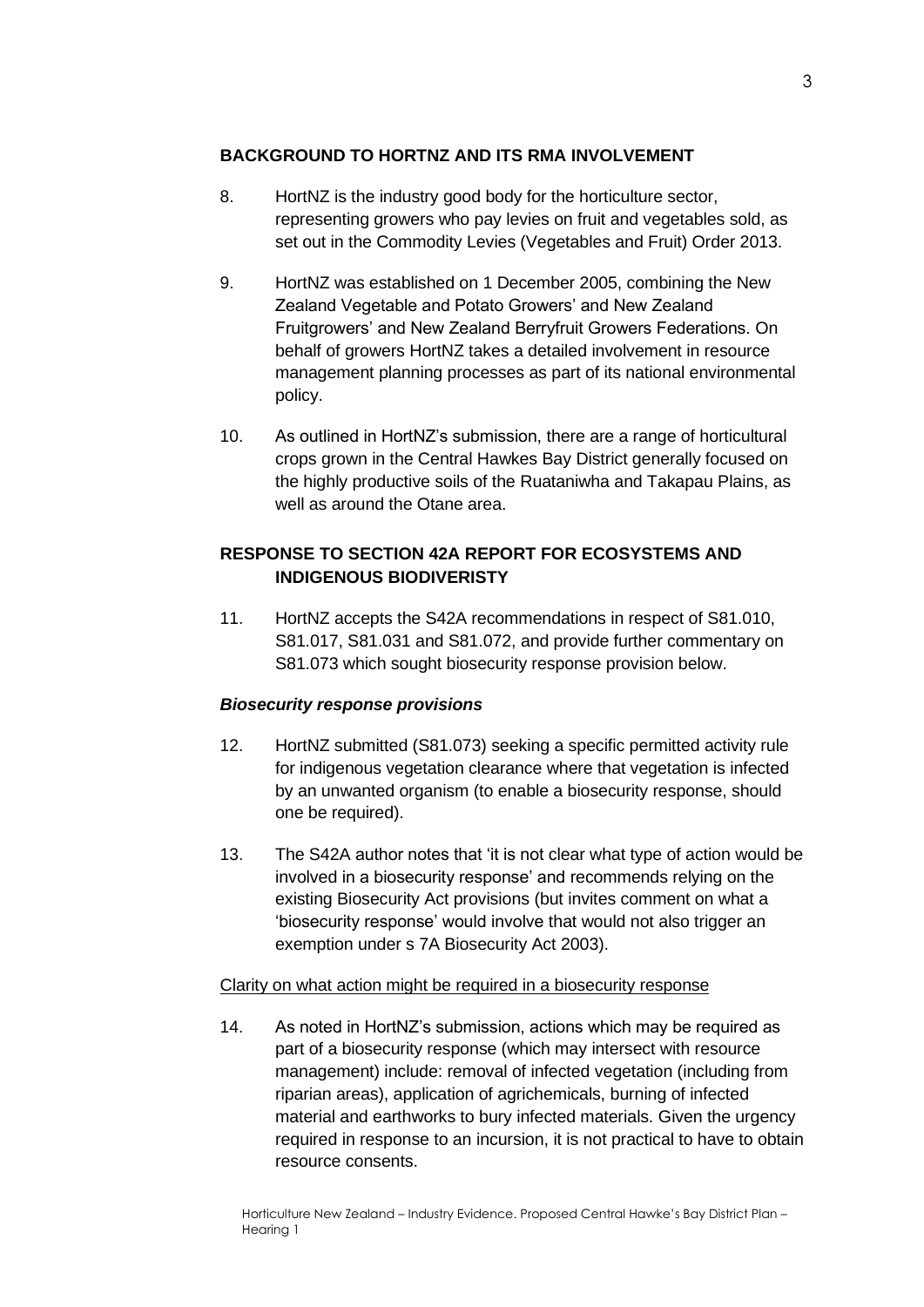15. In respect of the ECO – Ecosystems and Indigenous Biodiversity chapter of the plan, the relevant activity for which HortNZ seeks to provide for is removal of indigenous vegetation that is infected by an unwanted organism, as part of a response to a biosecurity incursion.

### The Biosecurity Act and the RMA

- 16. My understanding of the interaction of the Resource Management Act and the Biosecurity Act is that exemptions from RMA provisions only takes effect when a biosecurity emergency is declared.
- 17. A biosecurity emergency has not been declared for a plant pest (while it may significantly impact the horticulture sector, the impact on New Zealand as a whole may not be deemed to be 'significant'), even for example the PSA incursion which significantly affected the kiwifruit industry. I understand that it became evident through the PSA incursion in the kiwifruit industry that District Plans could be a hurdle in such responses.
- 18. HortNZ considers that District Plan provisions can play a useful role. We do not consider that the Biosecurity Act prevents the District Plan including provisions which 'proactively' enable a response – but rather that they act as fallback provisions to act in an emergency.
- 19. An example of District Plans which include such provisions for indigenous vegetation clearance are noted below:
	- Opotiki District Plan (Chapter 13 Earthworks, Landscapes, Indigenous Vegetation and Habitats) permits:

*13.3.2 Indigenous Vegetation Clearance* 

*(17) Removal and disposal, including ancillary earthworks, of plants and plant material infected by unwanted organisms carried out as directed by a person authorised under the Biosecurity Act 1993*

- Whangarei District Plan (Rural Production Environment zone rules) provide for (this being an exclusion from a discretionary activity status):
	- *5. The clearance of indigenous vegetation:*
	- *c. With the exception of vegetation clearance associated with:*
		- *iii. Pest plant removal and biosecurity works*

### Relief sought

Horticulture New Zealand – Industry Evidence. Proposed Central Hawke's Bay District Plan – Hearing 1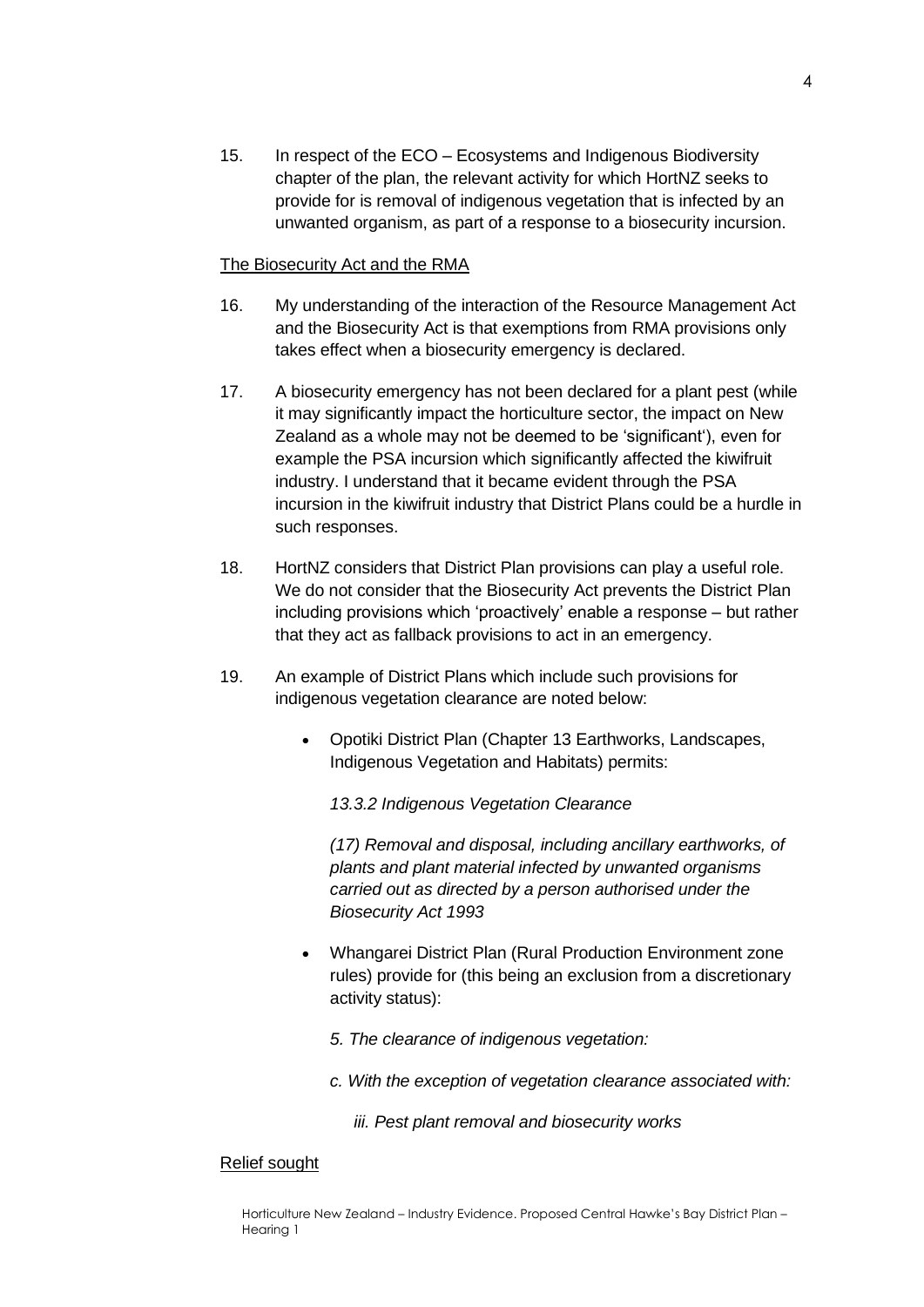- 20. On further review of the notified provisions of the Central Hawke's Bay Proposed District Plan, the relief sought in HortNZ's submission is already partially addressed by the plan.
- 21. ECO-R3 provides for the following (emphasis added):

*ECO-R3 (Trimming or clearance of indigenous vegetation inside any area of significant indigenous vegetation and/or significant habitat of indigenous fauna (excluding natural wetlands) …*

*'OR (b) Limited to trimming or clearance that is: …*

*iv. required for pest control undertaken by the Department of Conservation, Hawke's Bay Regional Council or Central Hawke's Bay District Council, and removal of material infected by an unwanted organism under the Biosecurity Act 1993;*

- 22. This rule provides for a biosecurity response (as HortNZ sought) in respect of indigenous vegetation clearance within an area of 'significant indigenous vegetation and/or significant habitat of indigenous fauna'.
- 23. The subsequent rule (ECO-R4) which applies outside of an area 'significant indigenous vegetation and/or significant habitat of indigenous fauna' does not include such provision, although I note does provide a more generous area restriction and some limitations on tree size (diameter and canopy height).
- 24. To address this inconsistency across these two rules, an alternative relief to what was sought in HortNZ's submission would be to include an equivalent provision in ECO-R4, for example adding to ECO-R4:

ECO-R4 Trimming or clearance of indigenous vegetation outside any area of significant indigenous vegetation and/or significant habitat of indigenous fauna **All Other Indigenous Vegetation Species 3. Activity Status: PER Where the following conditions are met:** …. OR b. Limited to trimming or clearance that is required for the removal of material infected by an unwanted organism